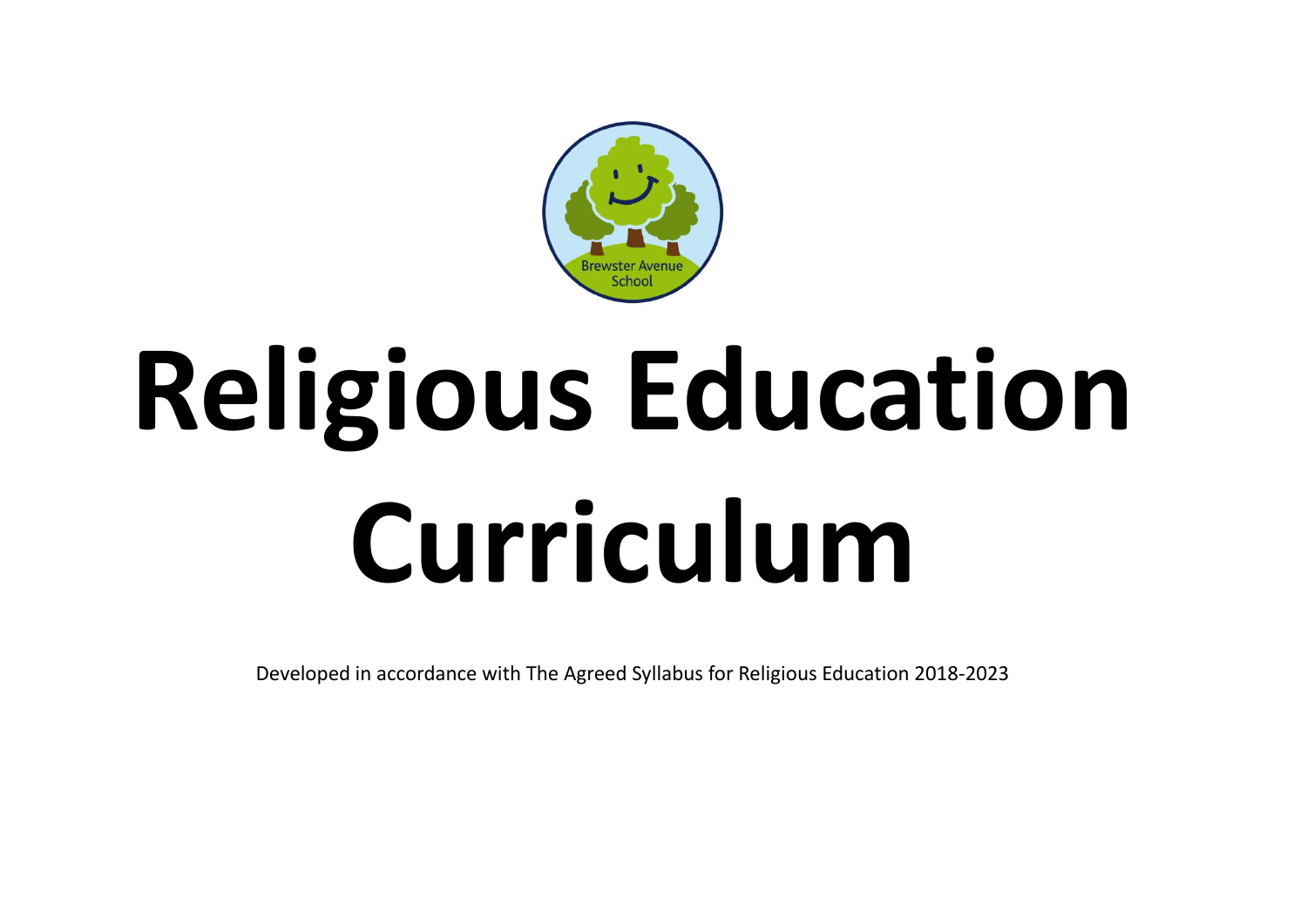

### **Purpose of study**

"The ability to understand the faith or belief of individuals and communities, and how these may shape their culture and behaviour, is an invaluable asset for children in modern day Britain. Explaining religious and non-religious world views in an academic way allows young people to engage with the complexities of belief, avoid stereotyping and contribute to an informed debate" – Why RE Matters -The RE Council

# **Aims**

- to develop religious literacy;
- to acquire and develop knowledge and understanding of Christianity and the other principal religions and world views represented in the United Kingdom;
- to develop an understanding of the influence of the beliefs, values and traditions on individuals, communities, societies and cultures;
- to develop attitudes of respect towards other people who hold views and beliefs different from their own;
- to develop the ability to make reasoned and informed judgements about religious issues, with reference to the principal religions and world views represented locally and in the United Kingdom.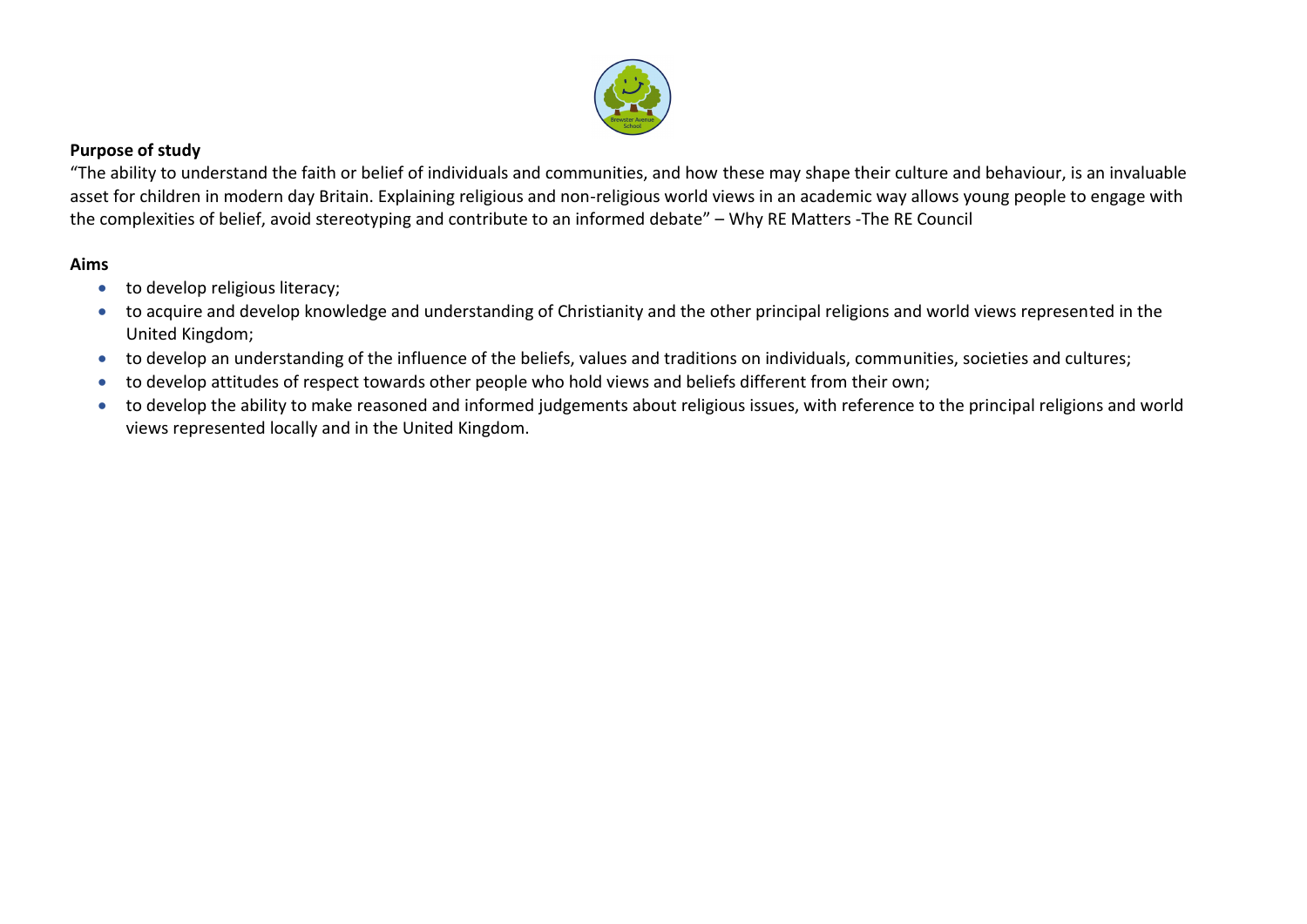

| <b>Topics &amp; Big Questions</b> |                                                                                                                                                                                                                                                                               |                                                                                                     |                                                                                       |                                                                    |                                                                                              |                                                                                         |
|-----------------------------------|-------------------------------------------------------------------------------------------------------------------------------------------------------------------------------------------------------------------------------------------------------------------------------|-----------------------------------------------------------------------------------------------------|---------------------------------------------------------------------------------------|--------------------------------------------------------------------|----------------------------------------------------------------------------------------------|-----------------------------------------------------------------------------------------|
| Explore – Engage - Reflect        |                                                                                                                                                                                                                                                                               |                                                                                                     |                                                                                       |                                                                    |                                                                                              |                                                                                         |
|                                   | Autumn 1                                                                                                                                                                                                                                                                      | Autumn <sub>2</sub>                                                                                 | Spring 1                                                                              | Spring 2                                                           | Summer 1                                                                                     | Summer 2                                                                                |
| Nursery                           | Me and My family<br>Special Times (linked to families in the nursery) e.g. Diwali, birthdays, harvest, Christmas, Shrove Tuesday, Easter                                                                                                                                      |                                                                                                     |                                                                                       |                                                                    |                                                                                              |                                                                                         |
| Reception                         | What is celebration? (Diwali, Harvest, birthdays)<br>What's special about gifts? (linked to Christmas)<br>What stories are special and why?<br>What's so important about new life? (spring, babies, Easter)<br>What foods are special and why?<br>How is marriage celebrated? |                                                                                                     |                                                                                       |                                                                    |                                                                                              |                                                                                         |
| Year 1                            | How and why do<br>people give<br>thanks? (Harvest &<br>Sukkot)                                                                                                                                                                                                                | Why is light an<br>important symbol<br>for different<br>religions? (Diwali,<br>Hanukkah,<br>Advent) | Why is baptism<br>important for<br>Christians?<br>(visit to Baptist<br>Church)        | Why is Pesach<br>important to<br>Jews?                             | What is important<br>for Jewish people?<br>(Synagogue,<br>Torah, Shabbat,<br>main festivals) | What do Christian<br>and Jewish stories<br>tell us?<br>(Old & new<br>testament stories) |
| Year <sub>2</sub>                 | What can we learn<br>from the stories<br>Jesus told?                                                                                                                                                                                                                          | Why is Christmas<br>important to<br>Christians?                                                     | What happens in a<br>place of worship?<br>(visits to the<br>Mosque and the<br>Church) | Why is Easter the<br>most important<br>festival for<br>Christians? | What is important<br>to Muslims?                                                             | Who made the<br>world? (creation<br>stories)                                            |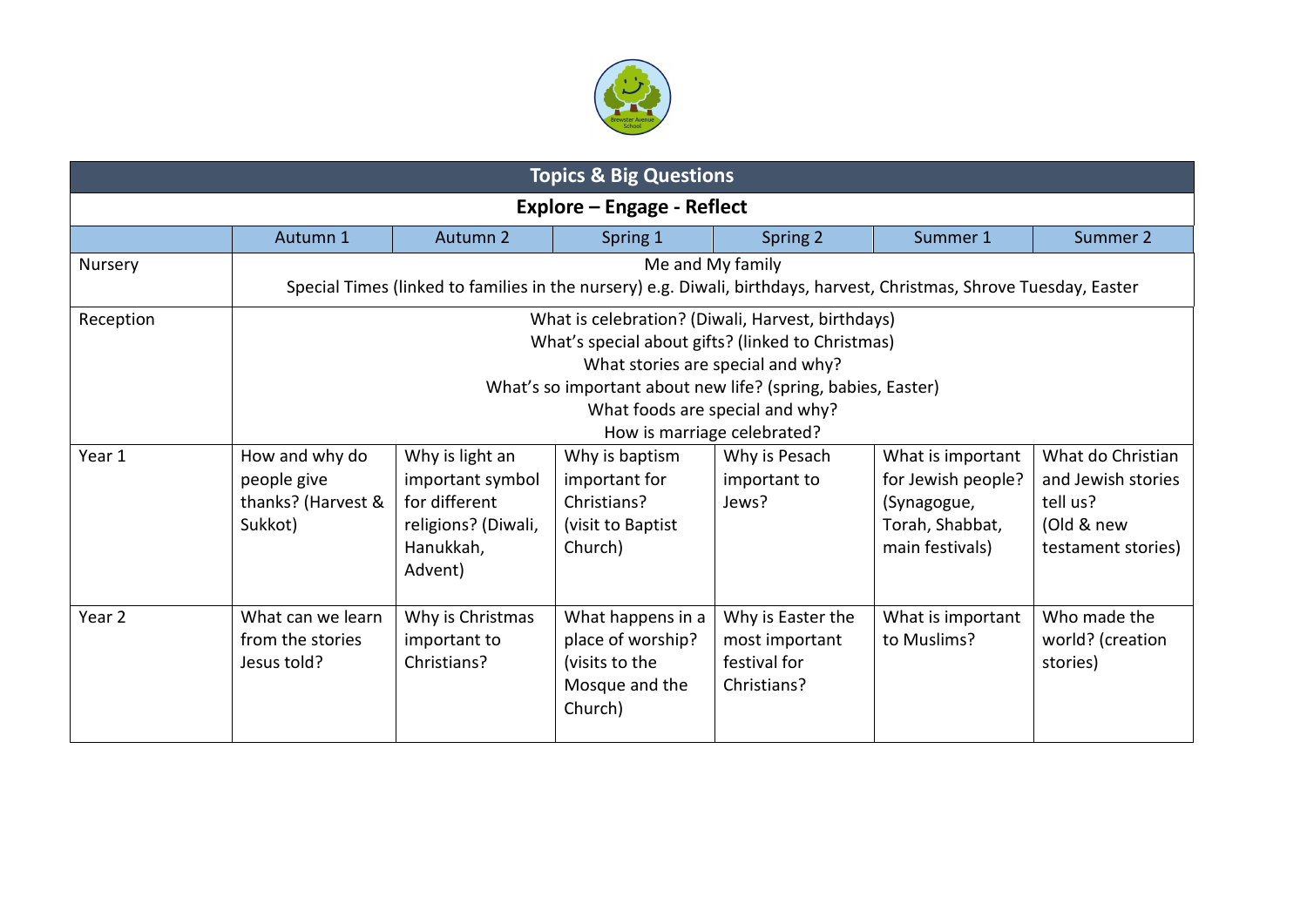

# **Christianity**

# **Key Vocabulary**

Advent, Baptism, Bible, Christ, Christmas, Church, Creation, Disciple, Easter, Faith, God, Harvest, Holy, Hymn, Jesus, Prayer, Priest, Vicar, Worship

| <b>Church</b>                        | <b>Jesus</b>                         | <b>Bible</b>                       | <b>Christian Life</b>                       |
|--------------------------------------|--------------------------------------|------------------------------------|---------------------------------------------|
| Visit a local church (more than      | Know that Jesus was an historical    | Know that the Bible is a special   | Explore practice you would expect           |
| once) become familiar with the       | person, a 1st century Jew. Know      | book for Christians because of its | to find in a Christian family (going        |
| main features of the building: find  | that he is important to Christians   | message about God and Jesus.       | to church, reading the Bible,               |
| out what happens there and why       | who try to follow his teaching and   | Know that it comes in two parts    | prayer, grace before meals)                 |
| (worship, baptisms, weddings) and    | example.                             | (Testaments) and that one part is  |                                             |
| what children do (choir, Sunday      |                                      | also special to Jews.              | <b>Explore special times for Christians</b> |
| school, holiday clubs etc.)          | Know that stories about him can      |                                    | (welcoming new babies - including           |
|                                      | be found in the Bible. Know some     | Hear some stories from the Bible   | baptism)                                    |
| Explore stories connected with the   | stories about Jesus and some         | (Creation, Moses, David and        |                                             |
| church (e.g. its dedication, stained | stories he told. (e.g. baptism of    | Goliath, Daniel in the lion's den, | Festivals $-$ at the appropriate            |
| glass window showing Bible           | Jesus, children brought to Jesus,    | Jonah) Find out when Christians    | times, find out how the Christians          |
| stories). If your local church uses  | calling the disciples, feeding 5000, | read the Bible in church and at    | celebrate the festivals of Harvest,         |
| different coloured furnishings for   | lost sheep, lost son, Good           | home.                              | Christmas, and Easter.                      |
| different Church seasons spread      | Samaritan)                           |                                    |                                             |
| your visits over the year.           |                                      | Know that reading the Bible can    |                                             |
|                                      | Know the stories about Jesus         | help Christians think about their  |                                             |
| Meet the people who go to the        | connected with Christmas and         | behaviour e.g. being thankful,     |                                             |
| church and who lead church           | Easter and the importance of         | saying sorry, forgiveness          |                                             |
| services (especially the vicar or    | these for Christians.                |                                    |                                             |
| minister) and find out what they     |                                      |                                    |                                             |
| do                                   |                                      |                                    |                                             |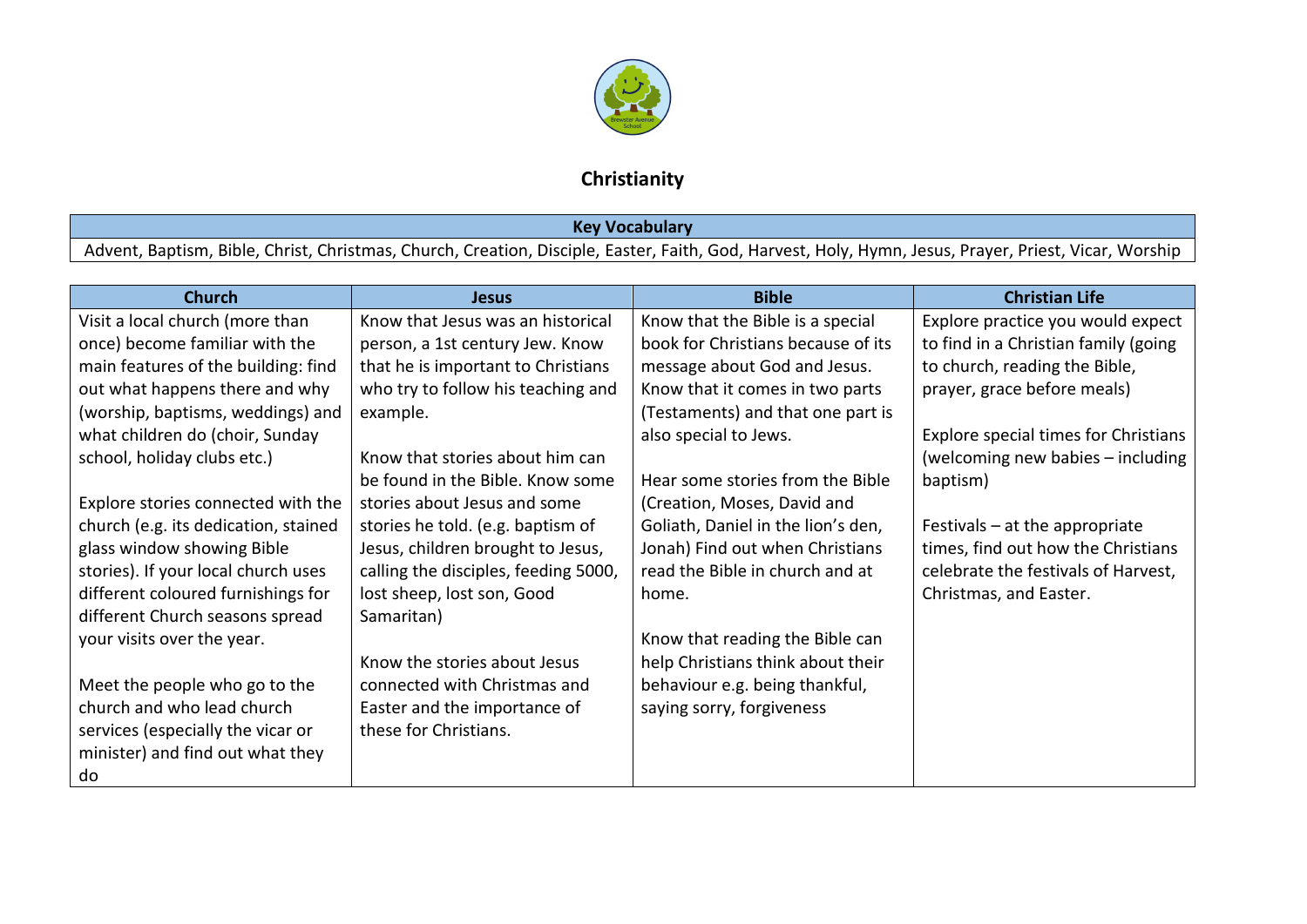

| <b><i><u>A</u></i></b> ocabulary<br><b>AG</b>                             |  |  |
|---------------------------------------------------------------------------|--|--|
| Allah,<br>า, Mecca.<br>, Prophet,<br>Tslam<br>Quran<br>Mosque.<br>Muslim, |  |  |

| <b>Mosque</b>                      | <b>Prophet Mohammed</b>           | <b>Holy Qu'ran</b>                | <b>Muslim Life</b>                 |
|------------------------------------|-----------------------------------|-----------------------------------|------------------------------------|
| Visit a local mosque (more than    | Know that Muhammad is a           | Know that the Qur'an is a special | Explore likely feature of a Muslim |
| once) become familiar with the     | Prophet in Islam. He is the final | book for Muslims.                 | family (Mosque, Qur'an, daily      |
| main features of the building:     | messenger from Allah. He is       |                                   | prayers)                           |
| Dome, Minaret, prayer room,        | important to Muslims who try to   | Know that it has 114 chapters.    |                                    |
| washing area for prayers.          | follow his teaching and example.  |                                   | Special times for Muslims (e.g.    |
|                                    | Know that the Qur'an was sent to  | Hear some stories from the        | welcoming new babies)              |
| Find out what happens in the       | him as a guide for the people.    | Qur'an. A chapter is named after  |                                    |
| mosque (prayers, lectures,         |                                   | Lady Mary, Qur'an tells Muslims   | Festival – getting ready for       |
| weddings, funerals, reading the    |                                   | what to do and is therefore a     | Ramadhan and Eid ul Fitr. What     |
| Qur'an) and what children do.      |                                   | guide for them.                   | can you give up?                   |
|                                    |                                   |                                   |                                    |
| Explore stories connected with the |                                   |                                   | Explore some stories about         |
| mosque (name, when was it built)   |                                   |                                   | Muslims e.g. going for Hajj        |
|                                    |                                   |                                   |                                    |
| Meet the people who go to the      |                                   |                                   |                                    |
| mosque.                            |                                   |                                   |                                    |

It is offensive to show images of the Prophet Mohammed or other prophets of Islam.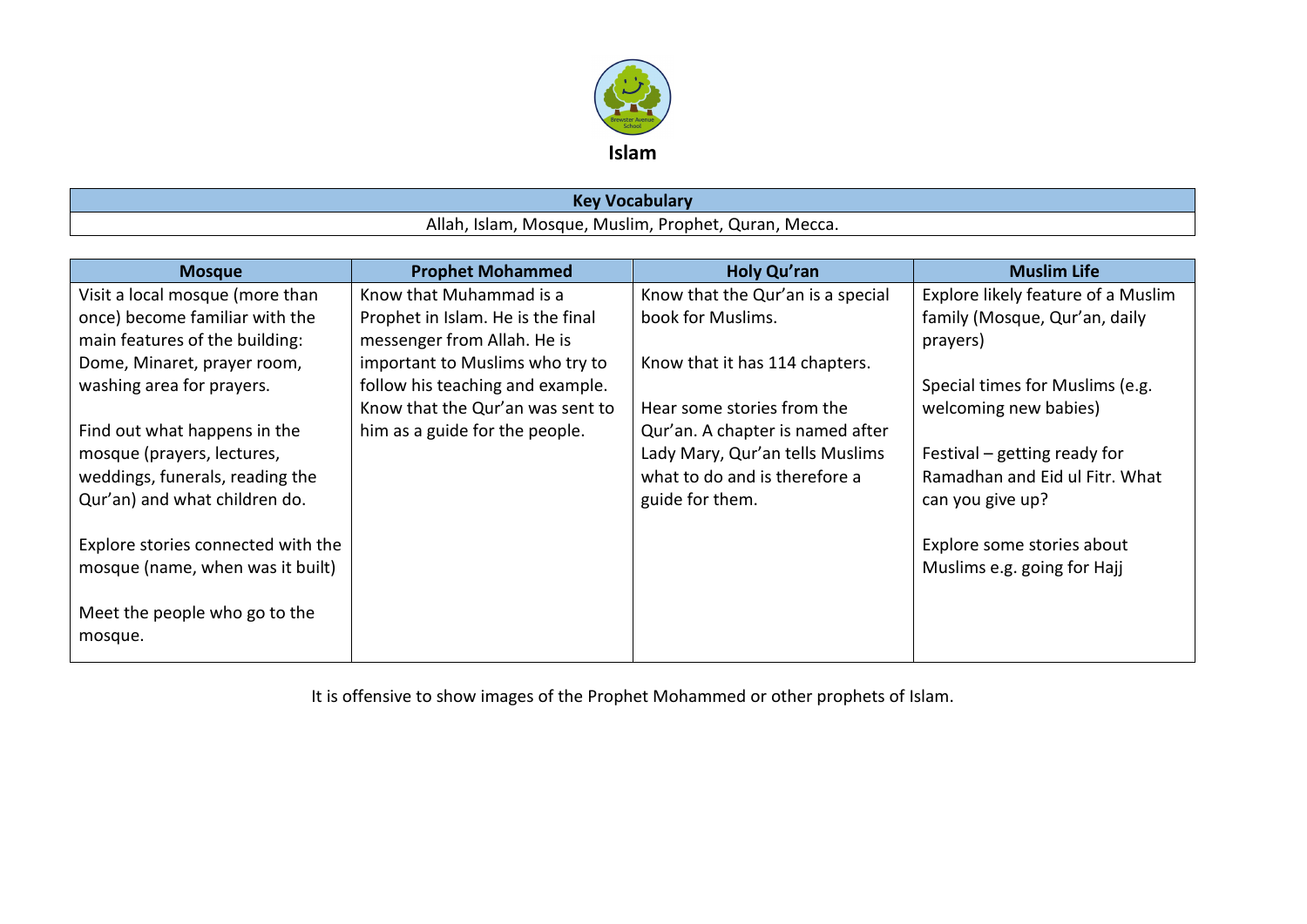

# **Key Vocabulary**

Synagogue: Ark, Kippah, Tallit, Torah Scrolls, Yad Shabbat: Kosher Two Candles, Challah, Wine Jewish Life: Chanukah, Covenant, Dreidel, Maccabees, One God (YHVH), Purim, Rosh Hashanah, Shofar.

| <b>Synagogue</b>                                                                                                                                                                                                                                                                                                                                                                                   | <b>Shabbat</b>                                                                                                                                                                                                                                                                                                                                                                                                                                 | <b>Torah &amp; Commandments</b>                                                                                                                                                                                                                                                                                                                                               | <b>Jewish Life</b>                                                                                                                                                                                                                                                                                                                                                                                                                                                                                    |
|----------------------------------------------------------------------------------------------------------------------------------------------------------------------------------------------------------------------------------------------------------------------------------------------------------------------------------------------------------------------------------------------------|------------------------------------------------------------------------------------------------------------------------------------------------------------------------------------------------------------------------------------------------------------------------------------------------------------------------------------------------------------------------------------------------------------------------------------------------|-------------------------------------------------------------------------------------------------------------------------------------------------------------------------------------------------------------------------------------------------------------------------------------------------------------------------------------------------------------------------------|-------------------------------------------------------------------------------------------------------------------------------------------------------------------------------------------------------------------------------------------------------------------------------------------------------------------------------------------------------------------------------------------------------------------------------------------------------------------------------------------------------|
| Locate all important features of the<br>Synagogue: Mezuzah, Bimah, Eternal<br>Light and the Ark with the Torah<br>scrolls.<br>Know that a Synagogue is a meeting<br>place and a studying place but also a<br>place where Jewish people celebrate<br>most of their Festivals.<br>Recognise some Jewish symbols: Star<br>of David, Menorah and some<br>ceremonial clothing like Kippah and<br>Tallit | Know that Shabbat is the most<br>important Jewish practice and that it<br>starts on Friday evening and finishes<br>on Saturday evening in memory of<br>God's resting day during the creation<br>of the world.<br>Know that Jewish people are<br>supposed to rest on Shabbat and that<br>there are many activities that some<br>choose not to perform on that day.<br>Hear some Shabbat blessings<br>(blessing the candles, wine and<br>bread). | Know that Torah is the holiest<br>document for every Jewish<br>person.<br>Know that it includes the 10<br>Commandments (also regarded as<br>important by Christians).<br>Know that the stories in the Torah<br>are known to Christians as the Old<br>Testament. Hear some stories<br>from the Torah e.g. Garden of<br>Eden, Noah's Ark, Moses receiving<br>the Torah from God | Know some basic information<br>related to Rosh Hashanah (New<br>Year), Yom Kippur.<br>Find out about the Maccabbees<br>revolt and the Chanukah miracle<br>when a small jug of oil used to<br>light the Menorah is believed to<br>have lasted for 8 days.<br>Read the story of Hanukkah, listen<br>to some Chanukah songs.<br>Become familiar with the Pesach<br>story, when Moses brought the<br>Jews out of Egypt, out of slavery,<br>how they crossed the Red Sea and<br>received the Torah and the |
|                                                                                                                                                                                                                                                                                                                                                                                                    |                                                                                                                                                                                                                                                                                                                                                                                                                                                |                                                                                                                                                                                                                                                                                                                                                                               | Promised Land.                                                                                                                                                                                                                                                                                                                                                                                                                                                                                        |